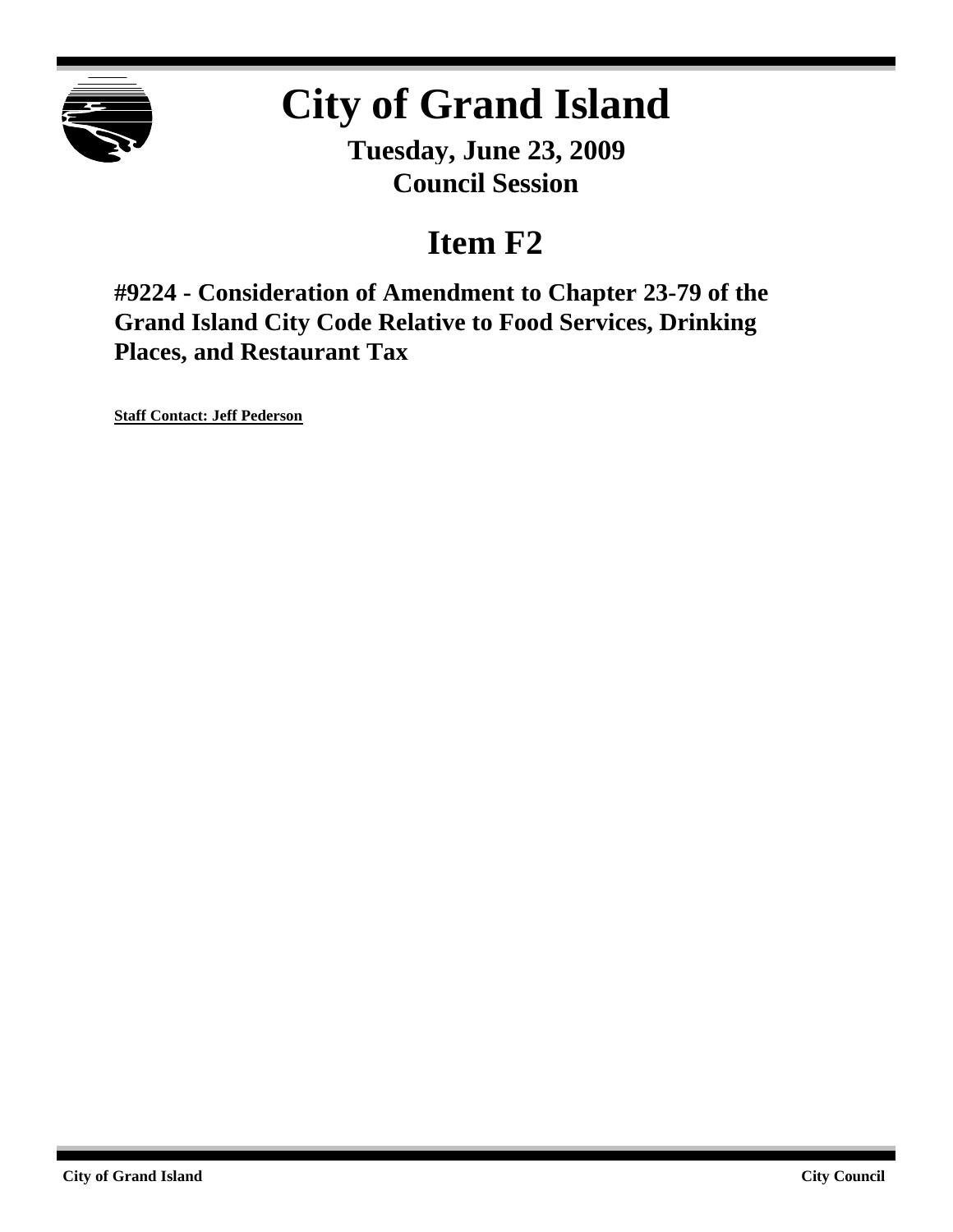## **Council Agenda Memo**

| From:           | Jeff Pederson, City Administrator                                                                                                    |
|-----------------|--------------------------------------------------------------------------------------------------------------------------------------|
| <b>Meeting:</b> | June 23, 2009                                                                                                                        |
| Subject:        | Amendment to Chapter 23-79 of the Grand Island City<br>Code Relative to Food Services, Drinking Places, and<br><b>Restaurant Tax</b> |
| Item $\#$ 's:   | $F-2$                                                                                                                                |
| $Presenter(s):$ | Jeff Pederson, City Administrator                                                                                                    |

### **Background**

On September 9, 2008, the City Council passed Ordinance No. 9189, instituting a 1.5% occupation tax on prepared food and non-alcoholic beverages. The Ordinance contains a Sunset provision that limits the duration of the tax to the collection of \$5,062,500. The money will be used to service a Lease Purchase Agreement with Wells Fargo whereby the City of Grand Island will own a recreational building on the grounds of Fonner Park that will serve as an Exposition Building during the annual run of the Nebraska State Fair.

With the revelation in October of 2008 that athletic fields presently located at Fonner Park would be lost due to parking needs for the State Fair, the City began a planning process to replace/relocate the softball and soccer facilities from that site. Subsequently, a long-term Lease was approved with the State of Nebraska for 78 acres of land associated with the State Veterans Home that is located North of HW-2 and West of Broadwell Street. The Parks & Recreation Department, in cooperation with the State Fair Board, formulated a Master Plan for athletic facilities on the site that includes a Phase 1 component for replacement of existing facilities at a projected cash cost of \$1.5m. The City Council has participated in two Study Sessions in review of the site development Plan.

## **Discussion**

This proposed Ordinance amends Ordinance No. 9189 to allow up to \$1.5m of revenue from the Occupation Tax to be utilized for athletic fields development on the land that is under lease from the State of Nebraska. The Sunset Provision of the Ordinance is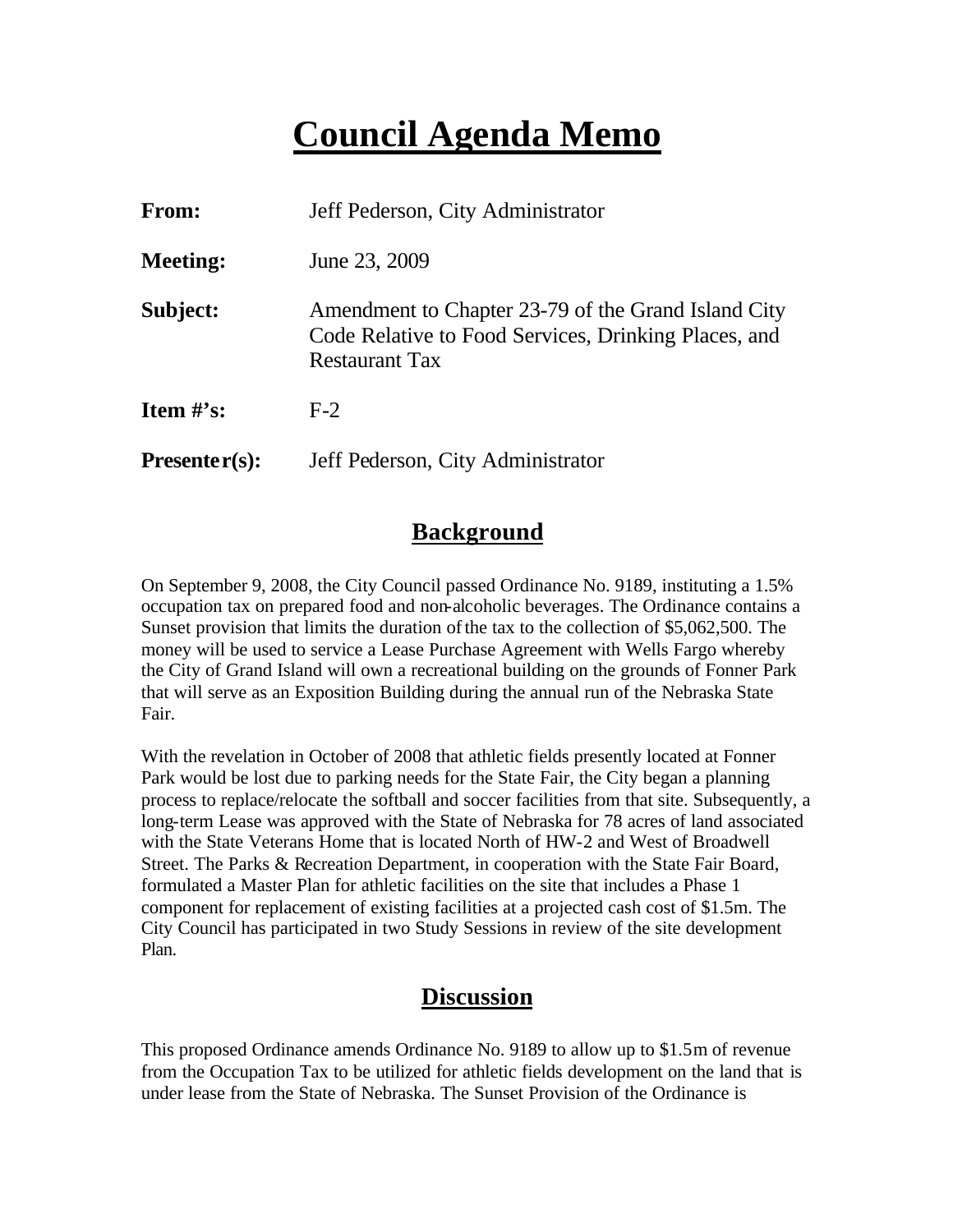expanded to add \$1.5m to the amount of money to be generated prior to the Sunset of the Ordinance.

## **Alternatives**

It appears that the Council has the following alternatives concerning the issue at hand. The Council may:

- 1. Move to approve
- 2. Refer the issue to a Committee<br>3. Postpone the issue to future date
- Postpone the issue to future date
- 4. Take no action on the issue

#### **Recommendation**

City Administration recommends that the Council pass Ordinance No. 9224, amending Ordinance No. 9189 to provide revenue for the funding of replacement athletic fields on the Veterans Home site.

### **Sample Motion**

Move to approve Ordinance No. 9224.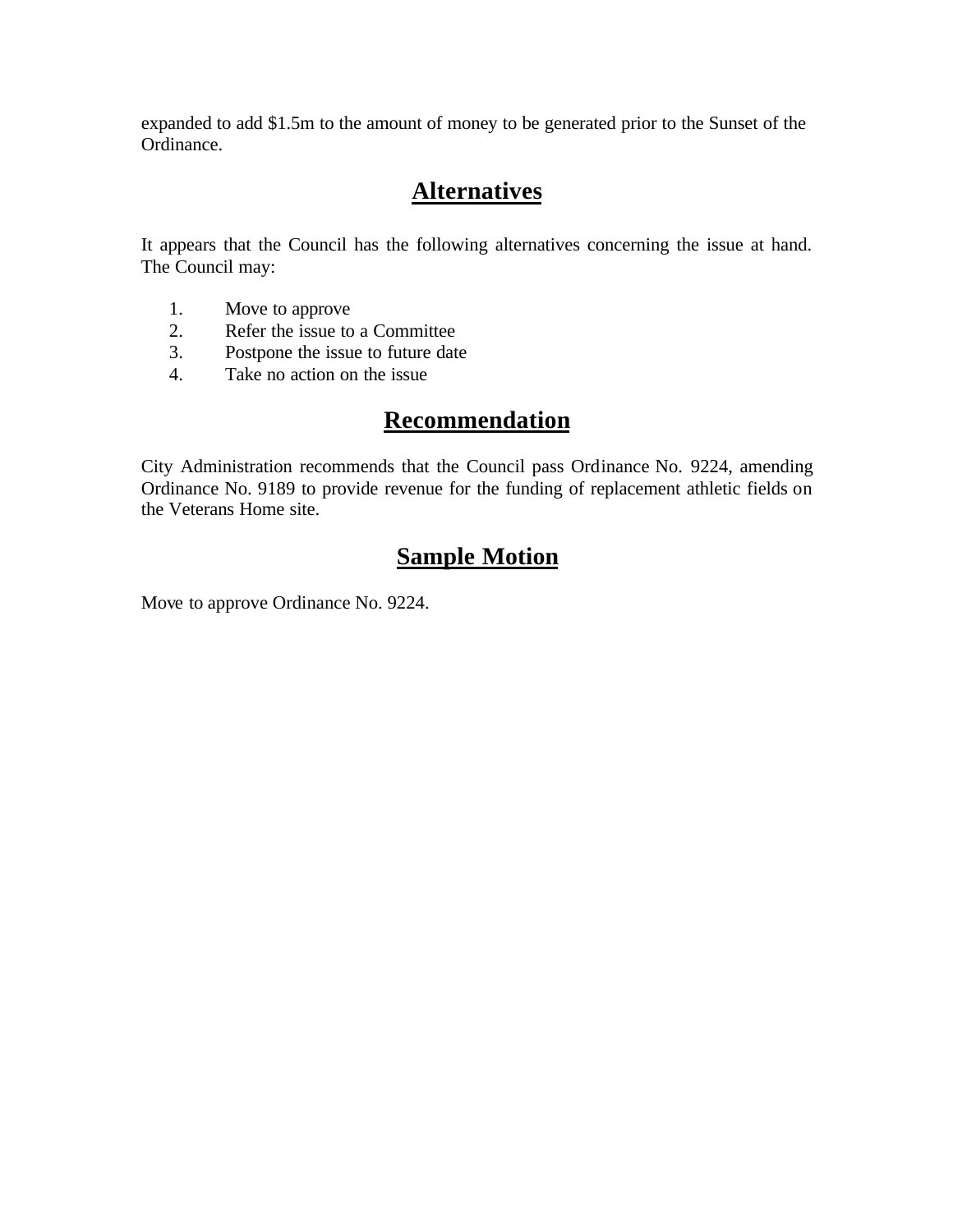#### ORDINANCE NO. 9224

An ordinance to amend Grand Island City Code Chapter 23, Section 23-79, pertaining to food services, drinking places and restaurant tax, to repeal any ordinance or parts of ordinances in conflict herewith; and to provide for publication and the effective date of this ordinance.

BE IT ORDAINED BY THE MAYOR AND COUNCIL OF THE CITY OF

#### GRAND ISLAND, NEBRASKA:

SECTION 1. Section 23-79 of the Grand Island City Code is hereby amended to

read as follows:

#### **Article VII. FOOD SERVICES, DRINKING PLACES, AND RESTAURANT TAX**

#### **§23-79. Sunset Provision.**

The occupation tax imposed by this Article shall terminate and collection of the tax shall cease upon the completion of the following:

(A) The City meeting all of its financing obligations with Wells Fargo Brokerage Services, L.L.C. and all debt obligations in the principal amount of Five Million Sixty-Two Thousand Five Hundred and No/100 Dollars (\$5,062,500.00) and releases from Wells Fargo Brokerage Services, L.L.C. are obtained; and

(B) Recreational field development in the amount of \$1.5 million on the property described as follow:

A TRACT OF LAND LOCATED IN PART OF THE EAST HALF (E1/2) OF SECTION FIVE (5), TOWNSHIP ELEVEN (11) NORTH, RANGE NINE (9) WEST OF THE 6TH P.M., HALL COUNTY, NEBRASKA,AND MORE PARTICULARLY DESCRIBED AS FOLLOWS: COMMENCING AT THE EAST QUARTER (E1/4) CORNER OF SECTION 5-T11N-R9W; THENCE ON AN ASSUMED BEARING OF N88°50'06"W UPON THE SOUTH LINE OF THE NORTHEAST QUARTER (NE1/4) OF SAID SECTION 5 A DISTANCE OF 40.00 FEET TO THE POINT OF BEGINNING, SAID POINT ALSO BEING ON THE WESTERLY RIGHT-OF-WAY (ROW) LINE OF BROADWELL AVENUE; THENCE S00°51'43"W UPON AND ALONG SAID WESTERLY ROW LINE A DISTANCE OF 179.46 FEET; THENCE N88°10'08"W A DISTANCE OF 254.75 FEET; THENCE S29°09'23"W A DISTANCE OF 250.49 FEET; THENCE N88°50'06"W PARALLEL WITH SAID SOUTH LINE

> Approved as to Form  $\overline{a}$ June 19, 2009 ¤ City Attorney